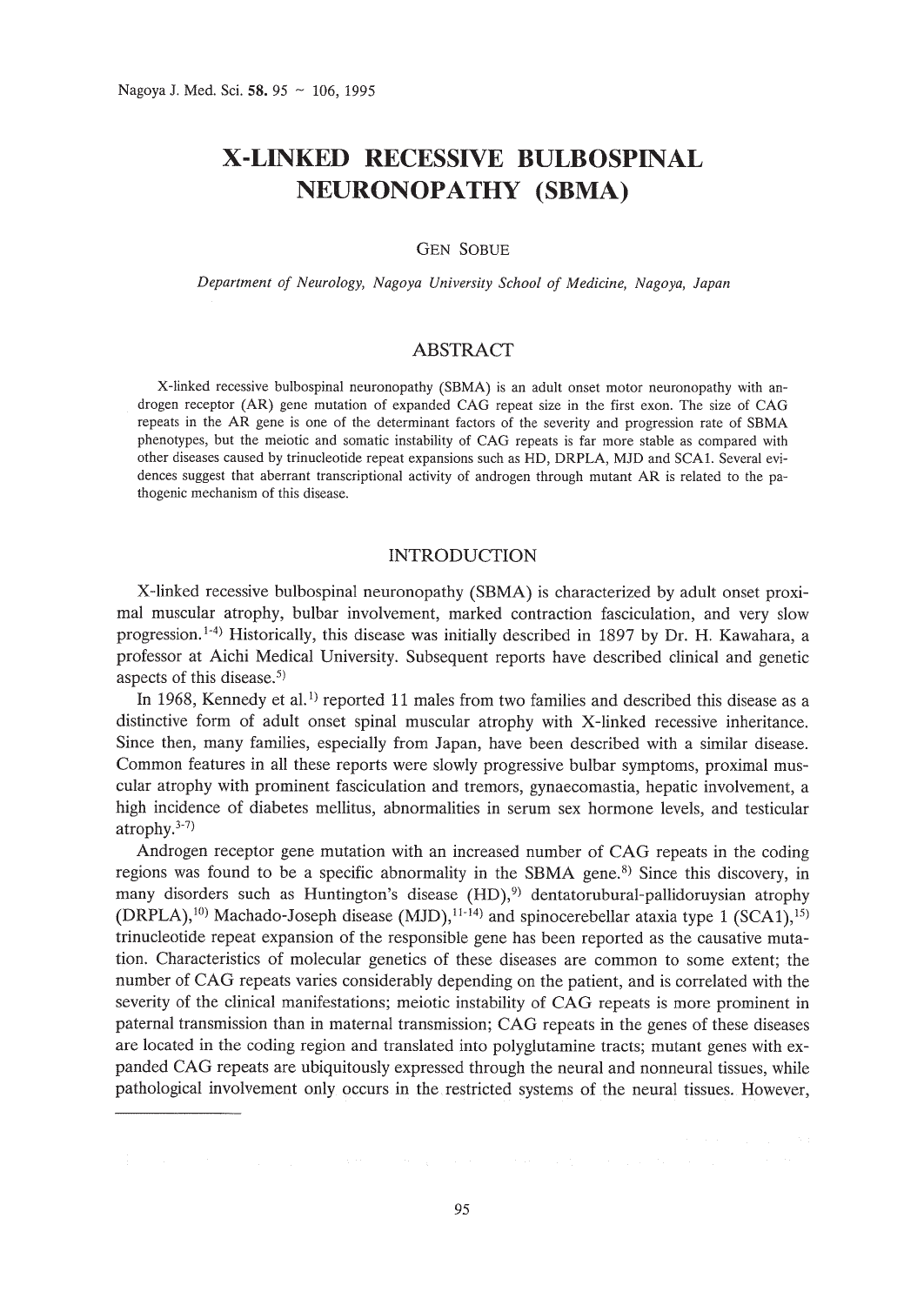the molecular mechanism of the pathogenic role of the increased CAG repeats in the responsible gene of each disease in unknown. Furthermore, the normal functions of the deduced proteins encoded at the loci for HD, DRPLA, SCA1 and MJD are unknown. Among these genes, only the function of the AR protein is known; we can therefore presume that the CAG repeat expansion in the AR gene for SBMA is associated with trinucleotide repeat expansion.

An AR gene deletion mutant lacking the 5'-terminal sequences, including the CAG repeat region, is known to reduce transcriptional activity;<sup>16)</sup> this suggests that the region of CAG repeat is required for transcriptional regulation. Furthermore, a study on co-transfected AR-free COS-1 cells with a cytomegalovirus-promoted hAR expression vector, and a reported plasmid composed of the human growth hormone gene connected to the long terminal repeat of the mammary tumor virus that contains several steroid-responsive elements (androgen), demonstrated that the transcriptional activity was reduced in correlation to the elongated CAG repeats in the AR gene.<sup>17,18)</sup> It can be concluded that a increased number of CAG repeats in the AR gene may affect the transduction signal of the androgen, and accordingly, the androgen actions in the target tissues.

The aim of this review article, is to focus on the SBMA and androgen receptor mutation, and to give an overview of the findings so far reported, including our own.

# CLINICOPATHOLOGICAL FEATURES

### *Clinical features*

Our series consists of 95 patients (age range: 31 to 83 yrs).<sup>3,19</sup> In most patients the initial symptom was fine finger tremor, which appeared in the middle of the third decade. Gynaecomastia was also seen. Contraction fasciculation was common in all patients and occurred in the facial, trunk and limb muscles. Dysphagia, which was present in all, was generally mild, but occasionally became troublesome later in the clinical course. Muscle atrophy and weakness were prominent in the tongue and proximal upper and lower limbs. The tendon reflexes were absent in most cases, but in some cases they were well preserved proximally in the limbs. An extensor plantar response was not present. Sensory involvement was largely restricted to vibration sense which was impaired distally in the legs in all cases in varying degree. In the upper limbs, impairment in vibration sense was minimal. Sensation for position and light touch was mostly preserved. Serum CK levels in most of the patients were up to 10 times above normal values, The cerebrospinal fluid was normal in all. Some patients had a mild to moderately impaired glucose tolerance, and also showed a mild elevation of serum glutamic-pyruvic transaminase (GPT) activity.

Motor nerve conduction was almost within the normal limits. Terminal motor latencies, however, were prolonged, even in the patients with normal motor conduction. Sural nerve action potentials were absent or reduced in amplitude. Electromyographic abnormalities with reduced motor unit recruitment patterns, and polyphasic units of long duration and increased amplitude (greater than 5 mV) were common in all patients. Positive sharp waves and fibrillations were not very frequent.<sup>20)</sup>

In the heterozygous female carrier, clinical symptoms are rarely seen. However, about half of the female carriers exhibit electromyographic abnormalities with giant spikes of long duration.<sup>21)</sup> In such female carriers, very mild fiber-type grouping can be seen in muscle biopsy specimens.

#### *Pathological features*

In SBMA, a marked loss of ventral horn cells and large myelinated fibers are present through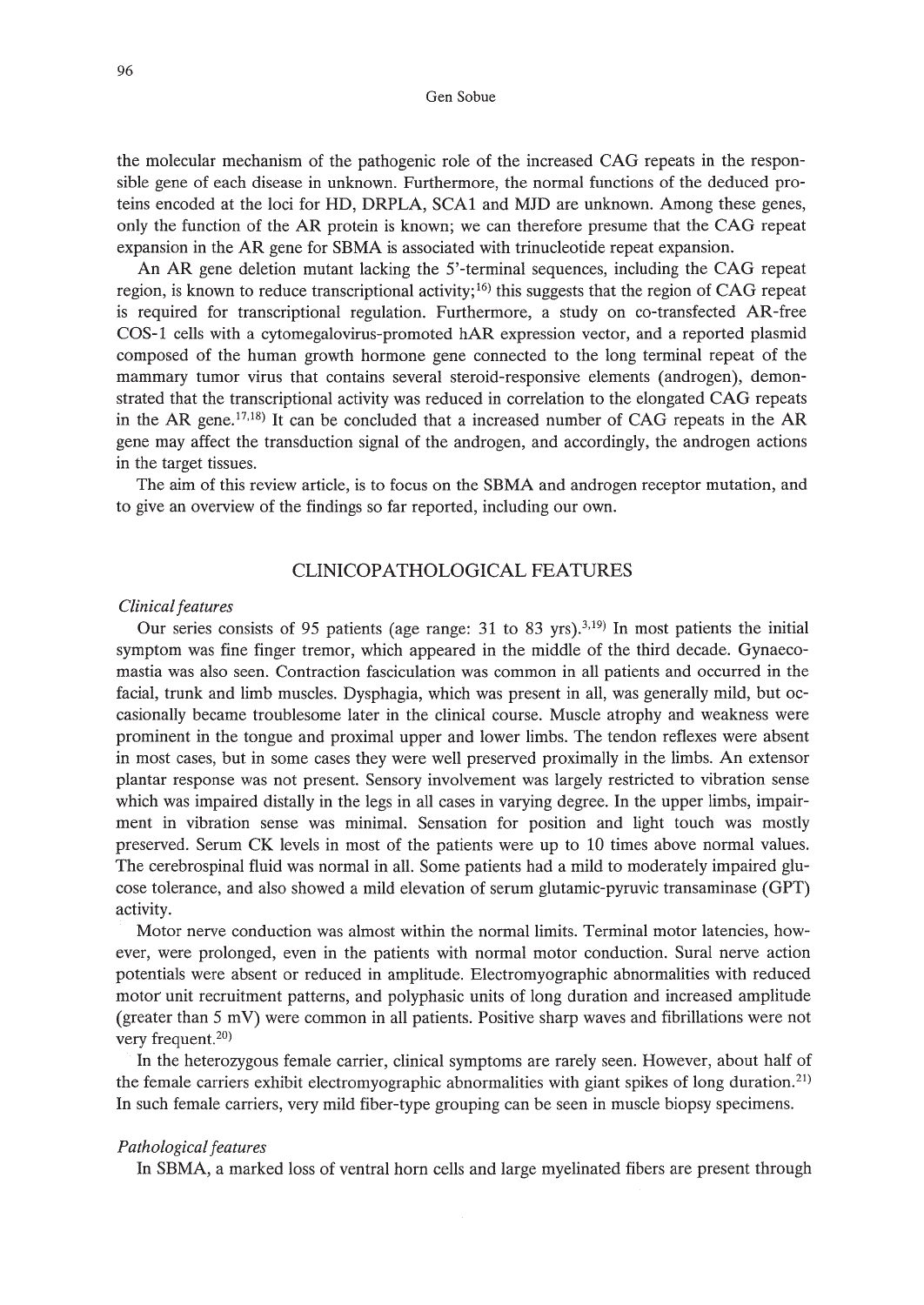all the spinal segments.<sup>3,22)</sup> In terms of spinal segment, there is no apparent gradient in rostralcaudal distribution of fiber loss and motor neuron loss. Depletion of ventral horn cells is particularly prominent in the lateral nuclear groups through all spinal segment.<sup>23,24</sup>) Simple atrophy of neurons is observed, but central chromatolysis and neuronophagia are seldom seen. Reactive astrogliosis is also slight. $3$ )

Myelin pallor in the fasciculus gracilis of the spinal cord is observed.<sup>3)</sup> This myelin pallor is more prominent in the rostral segment than in the caudal segment of the spinal cord, and corresponds to marked myelinated fiber loss. Dorsal spinal roots are normal under light microscopy. Teased fiber preparations, however, reveal a considerable increase in fibers with segmental demyelination and remyelination, and are frequently clustered along a single fiber. In the lumbar dorsal root ganglia, residual nodules of Nageotte, $^{25}$  proliferation of capsule cells and neuronalsize atrophy are seen, but no substantial neuronal loss is observed. In the sural nerve, there is also a marked reduction of myelinated fibers mainly in those of a large diameter. Fiber size-frequency histograms in the sural nerve are nearly unimodal as a result of the loss of large myelinated fibers. Regeneration clusters are rarely seen. These observations suggest that central and peripheral distal axonopathy resulting from perikaryal dysfunction in the primary sensory neurons is part of the underlying pathological process.<sup>3,25)</sup>

Neurons in the intermediolateral columns and in Onufs nuclei are well preserved. Neurons in Clarke's columns are also well populated. There is no apparent degeneration in the pyramidal tracts.3) Neurons in the hypoglossal, facial and trigeminal motor nuclei are severely depleted or atrophic, while those in the trochlear, abducens and oculomotor, gracile and cuneate nuclei are well populated. The CNS is otherwise normal under light microscopy.<sup>3,7,23,24)</sup>

The liver in most of the patients, is involved in forming a fatty liver. Testicular atrophy with marked reduction of spermatogenesis is common.<sup>7)</sup>

Hypertrophic fibers, often containing internal nuclei, fiber splitting, groups of atrophic fibers and clumping of sarcolemmal nuclei are common findings in all samples. Muscle fibers are frequently replaced by adipose tissue. Histochemical staining (ATPase) shows fiber-type grouping with large groups of type 1 and type 2a fibers.<sup>3)</sup>

# ANDROGEN RECEPTOR GENE MUTATION AND PHENOTYPES

#### *Phenotype-genotype correlation*

We determined the CAG repeat size in the androgen receptor gene by direct cycle sequencing or by radiolabelling PCR of the CAG repeat region,<sup>26-29)</sup> and semiquantified the clinical phenotypes such as muscular weakness, activity of daily life, presence or absence of gynaecomastia and diabetes mellitus, bulbar involvement, and plasma CK levels. When obtained phenotypes and genotypes are correlated, there is a significant correlation between the age at onset and the number of CAG repeats ( $r=0.608$ ,  $p < 0.0001$ , Fig. 1).<sup>26,27,29,30</sup> The presence or absence of gynaecomastia also correlates fairly well with the number of CAG repeats  $(t=2.03,$  $p \leq 0.05$ ,<sup>25)</sup> indicating that the patients, young at onset and with gynaecomastia, have a more elongated CAG repeat, and vice versa. Muscular weakness, ADL score, presence or absence of glucose intolerance, disturbance of swallowing, and plasma CK and GPT levels are not correlated with the number of CAG repeats. However, when muscular weakness and ADL scores are adjusted with age by dividing the age at examination, there are significant correlations with the CAG repeats (Fig. 2,  $r=0.409$ ,  $p < 0.002$ ;  $r=0.386$ ,  $p < 0.002$ ).<sup>19,26</sup>) There are, however, no correlations when those phenotypes are adjusted by the duration of illness.  $19,26$ 

Why there is a strong correlation between the age-adjusted phenotypes and CAG repeat size,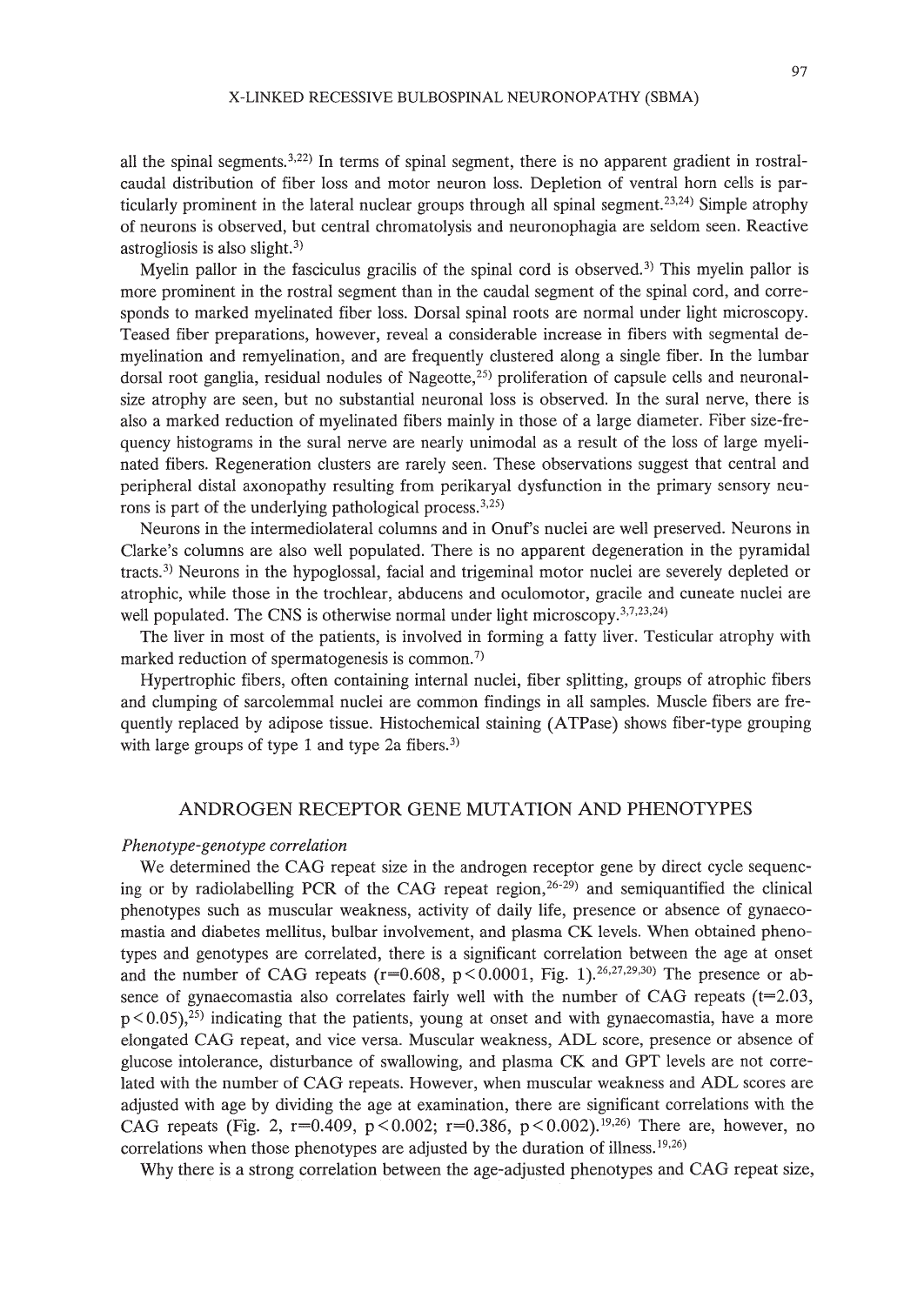

Fig. l. Correlation between the phenotypes and CAG repeat size in the androgen receptor gene.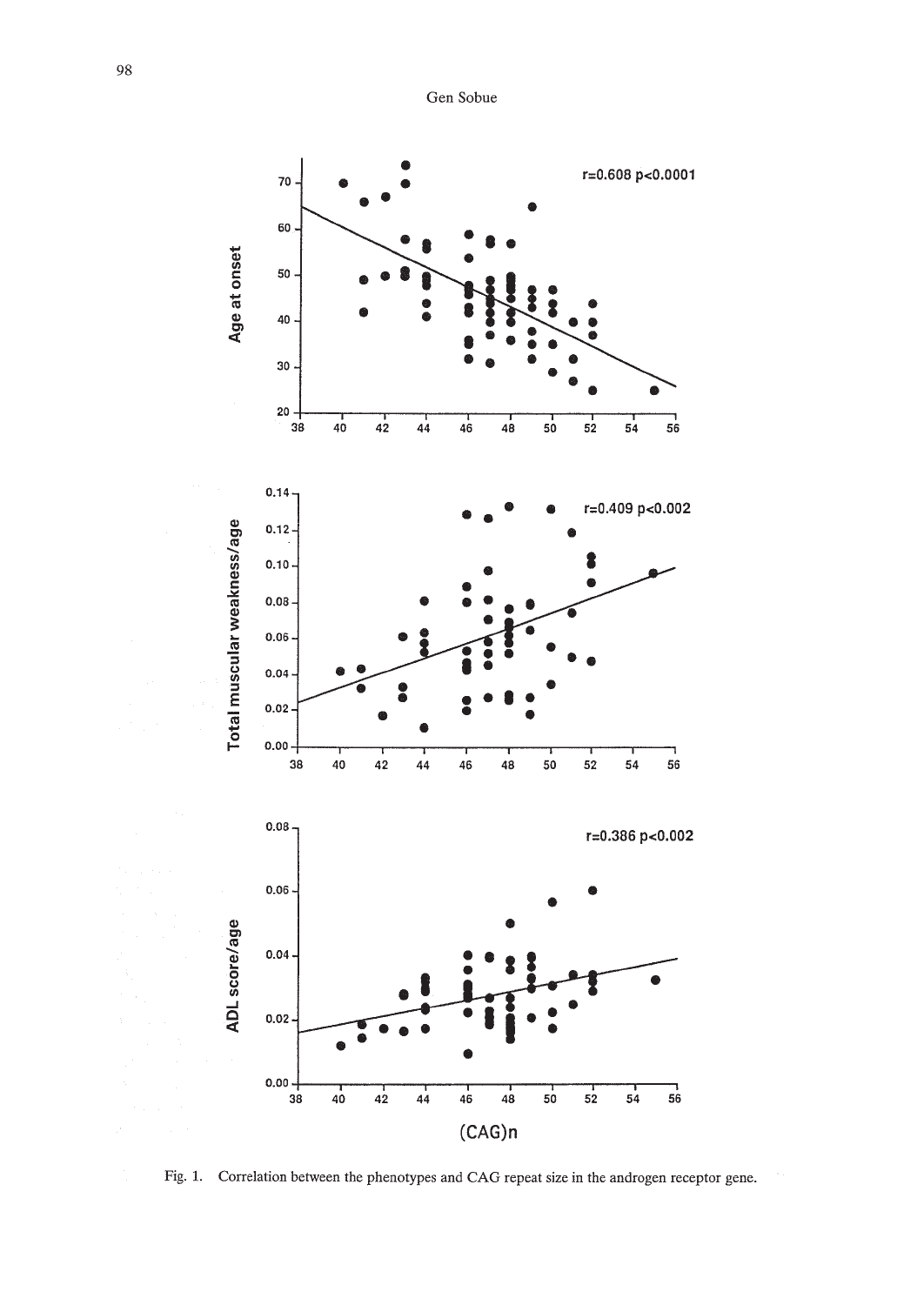but not between duration-adjusted phenotypes and CAG repeat size, remains to be explained. One interpretation is that the degree of CAG repeat size is one of the factors determining the progression of SBMA phenotypes, and that the disease process may start before the clinical symptoms manifest. The disease process, particularly the loss of motor neurons, may progress even in the preclinical stage, and once the involvement level reaches the threshold of the clinical onset, the clinical phenotypes would emerge. An expanded CAG repeat of a 10-year-old boy expressed giant spikes in the electromyogram. Although this was clinically normal (data not shown), it would support the speculation that the pathological process is in progress in the preclinical stage. Further studies in assessing the symptoms in preclinical patients with CAG repeat expansion are required to elucidate the disease process.

When examining the sibling-to-sibling variation of the phenotypes and the number of the CAG repeats in the mutant allele, there is a significant intrafamilial variation in the clinical phenotype, whereas the variation of CAG repeat size among the SBMA siblings of a family is less than three (Table 1).<sup>19)</sup> These variations in the phenotypes among the affected patients with small variation of the mutation size suggest that the CAG repeat size is one of the phenotypic determinants, but other unknown factors, such as nongenetic environmental factors or polymorphism in the flanking region to the androgen receptor gene, would influence the phenotypic manifestation.

# *Phenotype-genotype in female carriers*

By PCR amplification of CAG repeat of the AR gene, we can accurately diagnose the female heterozygous carrier.<sup>21)</sup> About half of definite female heterozygous carriers exhibit high amplitude motor unit protentials in the examined muscles (Table 2), $^{21}$ ) although all of them are neurologically intact and have normal serum levels for muscle enzyme, muscle structural proteins and glycolytic metabolites. The underlying pathological background of the EMG abnormality observed in the carriers is still obscure, but type 2 fiber preponderance and very mild fiber-type grouping seen in carriers with an EMG abnormality may suggest that very mild and subclinical denervation and reinnervation is present in these carriers.<sup>21)</sup> Interestingly, carriers which belong to the same family exhibit different EMG and muscle biopsy findings.<sup>21)</sup> These results indicate that a subset of heterozygous female carriers exhibit phenotypic manifestations, although they are subclinical.

A heterozygous carrier of SBMA with manifested clinical symptoms (manifesting carrier) might be present, as is observed in Duchenne muscular dystrophy and other X-chromosomelinked neurological disorders, but the clinical implication of the present findings of a subclinical EMG abnormality in the SBMA carrier may be less significant. However, this observation may provide another example for molecular genetic survey of X-chromosome inactivation and partial gene expressions. According to Lyon's theory,31) the heteropyknotic X-chromosome is genetically inactivated; the inactivated X-chromosome could be either of maternal or paternal origin and is randomly distributed through different cells. The molecular mechanism of X-chromosome inactivation is still unclear, but the methylation pattern of cytosine residues is known to be different in some genes, and methylation is considered to play a role in the maintenance of X-chromosome inactivation. The underlying mechanism as to why some carriers exhibit partial expressions of abnormal genes and some carriers do not is unclear at present, but heterozygous females who express subclinical abnormalities may have a greater number of active mutant X-chromosomes than normal ones, as is shown in Duchenne muscular dystrophy.

# *Gametic and somatic instability ofCA* G *repeat size in the AR gene*

The CAG repeat size of the mutant allele in paternal-offspring and maternal-offspring pairs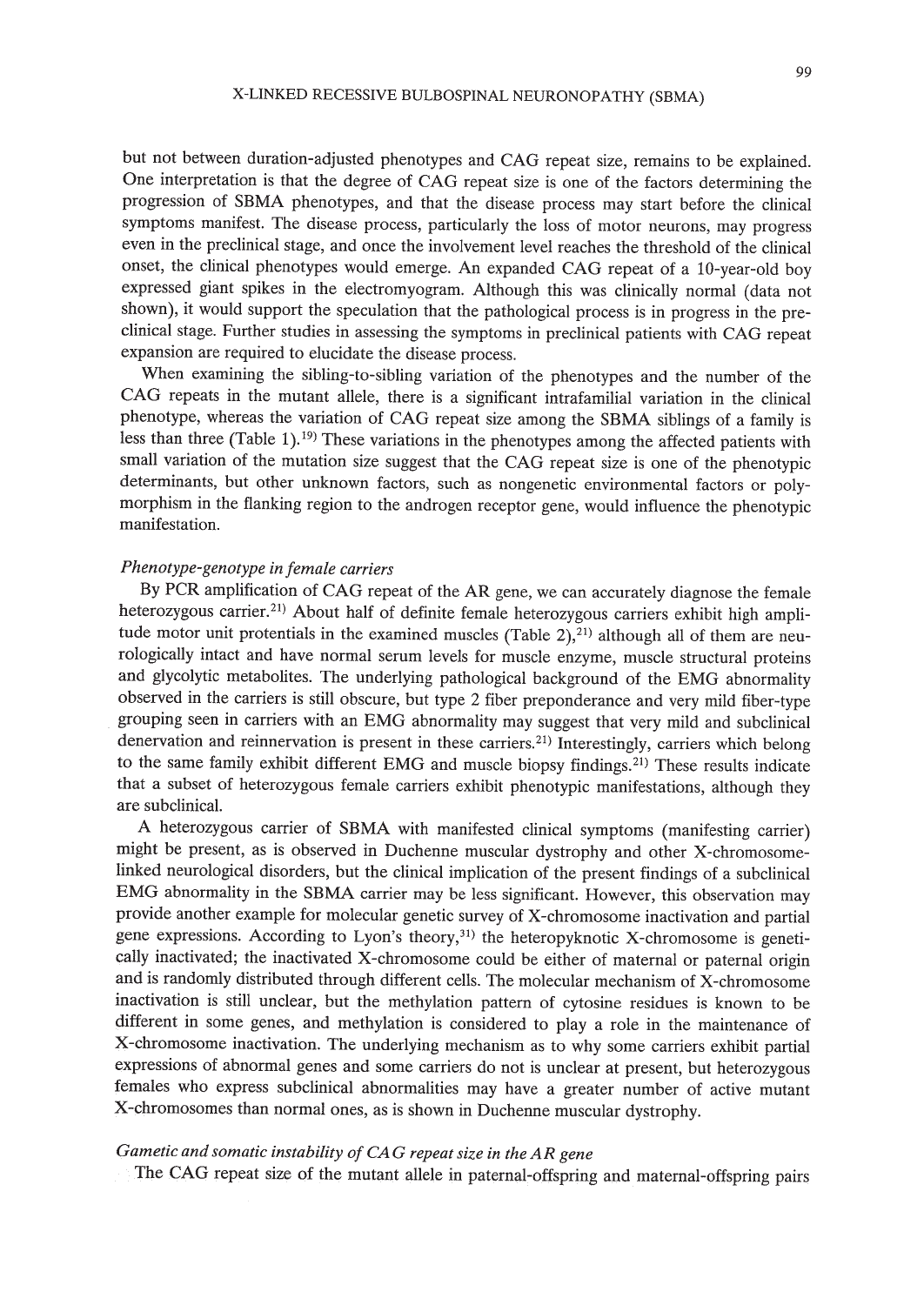|              |                   |        |                   | (CAG)n                       |    |      |                  |
|--------------|-------------------|--------|-------------------|------------------------------|----|------|------------------|
| Family       | Generation        | Age    | Disease condition | Abnormal allele Age at onset |    | TMW  | $\mbox{\rm ADL}$ |
| $\mathbf A$  | 13                | 64     | Carrier           | 45                           |    |      |                  |
|              | $_{\mathrm{I}4}$  | 63     | ${\tt SBMA}$      | 44                           | 56 | 4.00 | 2.00             |
|              | 15                | 61     | Carrier           | 48                           |    |      |                  |
|              | <b>III10</b>      | 11     | Carrier           | 44                           |    |      |                  |
| $\, {\bf B}$ | $_{11}$           | 55     | Carrier           | 48                           |    |      |                  |
|              | I <sub>4</sub>    | 51     | <b>SBMA</b>       | 47                           | 42 | 5.00 | 2.00             |
|              | $I6$              | 43     | SBMA              | 44                           | 41 | 3.50 | 1.00             |
|              | $\rm II\,1$       | 34     | Carrier           | 48                           |    |      |                  |
|              | II3               | 31     | <b>SBMA</b>       | 47                           | 31 | 0.50 | 0.50             |
|              | <b>II9</b>        | 24     | Carrier           | 50                           |    |      |                  |
|              | II11              | 17     | Carrier           | 52                           |    |      |                  |
| $\mathbf C$  | II2               | 56     | <b>SBMA</b>       | 46                           | 48 | 3.00 | 1.50             |
|              | II6               | 46     | <b>SBMA</b>       | 46                           | 46 | 0.50 | 0.50             |
| $\mathbf D$  | <b>II3</b>        | 59     | <b>SBMA</b>       | 47                           | 58 | 3.50 | 0.00             |
|              | II <sub>5</sub>   | 56     | <b>SBMA</b>       | 47                           |    |      |                  |
| ${\bf E}$    | I6                | 59     | <b>SBMA</b>       | 41                           | 49 | 1.75 | 1.00             |
|              | $\rm II7$         | $21\,$ | Carrier           | 41                           |    |      |                  |
| $\mathbf F$  | II1               | 60     | <b>SBMA</b>       | 49                           | 35 | 4.75 | 2.00             |
|              | $\rm II4$         | 50     | <b>SBMA</b>       | 49                           | 32 | 4.00 | 2.00             |
|              | $\rm II6$         | 47     | <b>SBMA</b>       | 50                           | 44 | 2.75 | 1.50             |
| G            | 11                | 56     | <b>SBMA</b>       | 47                           | 47 | 4.00 | 1.50             |
|              | $12 \overline{ }$ | 48     | <b>SBMA</b>       | 46                           | 47 | 1.25 | 2.00             |
|              | $I4$              | 36     | SBMA              | 48                           | 36 | 2.50 | 0.50             |
| $\mathbf I$  | $\mathbf{I}$      | 62     | Carrier           | 52                           |    |      |                  |
|              | 12                | 59     | Carrier           | 52                           |    |      |                  |
|              | 13                | 52     | <b>SBMA</b>       | 52                           | 44 | 4.75 | 1.50             |
|              | II1               | 40     | <b>SBMA</b>       | 51                           | 40 | 3.00 | 1.00             |
| ${\bf J}$    | II6               | 30     | Carrier           | 52                           |    |      |                  |
|              | $_{\rm H8}$       | 23     | Carrier           | 48                           |    |      |                  |

Table 1. (CAG)n and phenotypic variation in the siblings of a family.

TMW: total muscular weakness; ADL: activity of the daily life determined by the mobility score described in the text.

was assessed (Table 3).<sup>19)</sup> There was a significant difference in the size of repeat variation in maternal and paternal transmissions. Five of nine paternal meiosis showed an increase in the number of CAG repeats with an average increase of  $+1.44$ . By contrast, six maternal transmissions showed no change or a decrease in the number of CAG repeats with an average change of -0.33. This difference in intergenerational change between paternal and maternal transmission is statistically significant when the CAG repeat number is tabulated ( $p < 0.01$ ).<sup>19)</sup>

Biased paternal origin of repeat expansion has been reported in all the diseases in which expansion of the CAG repeat is the responsible gene deficit in HD, SCA1, DRPLA and MJD.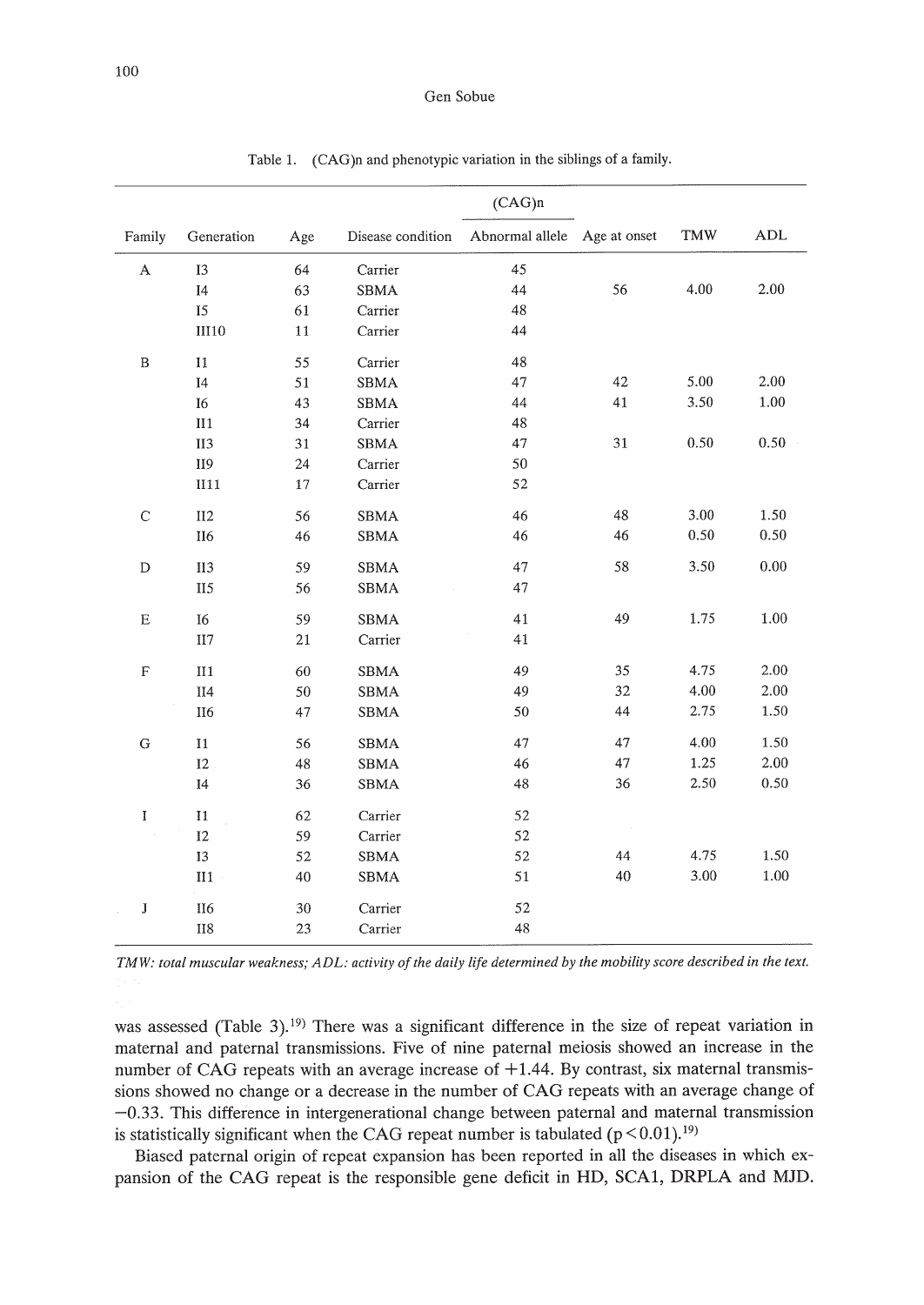|  |  |  | . ELECTROMYOGRAPHIC FINDINGS IN THE SIBLINGS OF X-BSNP FAMILIES |
|--|--|--|-----------------------------------------------------------------|
|  |  |  | Table 2.                                                        |

| Family       | age (yrs)<br>Sibling | Patient,<br>carrier |                    | Denervation potentials <sup>a</sup> |                    |                    |                          | High amplitude motor unit potentials |                                  |                      |                                  |
|--------------|----------------------|---------------------|--------------------|-------------------------------------|--------------------|--------------------|--------------------------|--------------------------------------|----------------------------------|----------------------|----------------------------------|
|              |                      | or normal           | fibril-<br>lation  | positive<br>sharp                   | fascicu-<br>lation | deltold            | biceps                   | brachio-<br>radialis                 | quadriceps<br>femoris            | anterior<br>tibialis | cnemius<br>gastro-               |
| ⋖            | $II-3/52$            | x-BSNP              | $\circ$            | $\,+\,$                             | 0                  | $\,{}^+$           | $\,+\,$                  | $^+$                                 | $^{+}$                           | $\hspace{0.1mm} +$   | $\,{}^+$                         |
|              | $III - 2/26$         | carrier             | $\circ$            | 0                                   | 0                  | $\,{}^+$           | $^{+}$                   | $\, + \,$                            | $\,+\,$                          | $\,{}^+$             | 0                                |
|              | $II - 2/59$          | carrier             | 0                  | 0                                   | $\circ$            | $\ddag$            | $\,+\,$                  | $\,+\,$                              | $\hspace{0.1mm} +\hspace{0.1mm}$ | $^{+}$               |                                  |
| $\mathbf{z}$ | $II - 2/50$          | $x$ -BSNP           |                    |                                     |                    | $\hspace{0.1mm} +$ | $^+$                     | ┿                                    | $\ddot{+}$                       | ┿                    | $\,{}^+$                         |
|              | $II-3/43$            | $x-BSNP$            |                    |                                     |                    | $\,+\,$            | $\,{}^+$                 | ┿                                    | $\frac{1}{1}$                    |                      | I<br>ļ                           |
|              | $II - 1/59$          | carrier             | 0                  |                                     | ٥                  | $\circ$            | 0                        | 0                                    | ⊂                                | 0                    | 0                                |
|              | $III-1/36$           | carrier             | 0                  |                                     | 0                  | $\int_0^a$         | $\sigma$                 | $\, + \,$                            |                                  | ┽                    | ┿                                |
|              | $III-3/25$           | carrier             | 0                  |                                     | 0                  | $\int_0^a$         | $\int_{0}^{\frac{1}{2}}$ | $\,+\,$                              | ┿                                | ┽                    | 0                                |
|              | $III - 5/16$         | carrier             | 0                  |                                     | 0                  | $\circ$            | $\circ$                  | 0                                    | 0                                | $\circ$              | 0                                |
|              | $III - 2/25$         | normal              | 0                  | 0                                   | 0                  | 0                  | 0                        | ┿                                    |                                  | 0                    | ⊂                                |
|              | $III - 4/21$         | normal              | 0                  | 0                                   | 0                  | $\circ$            | 0                        | $\circ$                              |                                  | $^+$                 | ∊                                |
| $\cup$       | $II - 1/72$          | $x-BSNP$            |                    |                                     |                    | ┿                  |                          | ┿                                    |                                  | ┿                    | $\hspace{0.1mm} +\hspace{0.1mm}$ |
|              | $III - 2/43$         | carrier             | 0                  | $\circ$                             | $\circ$            | 0                  | 0                        | 0                                    | 0                                | 0                    | 0                                |
| $\Box$       | $II - 1/58$          | $x$ -BSNP           | $\hspace{0.1mm} +$ | $\,^+$                              | 0                  | $\boldsymbol{+}$   | $^{+}$                   | $\hspace{0.1mm} +\hspace{0.1mm}$     | $\, + \,$                        | $\,{}^+$             | ┿                                |
|              | $III - 1/26$         | carrier             | $\circ$            | $\circ$                             | $\circ$            | $\circ$            | $\circ$                  | $\circ$                              | $\,+\,$                          | $\circ$              | $\circ$                          |

#### ID RECESSIVE BULBOSPINAL NEURONOPATHY (SI

When denervation potentials are observed even in one of 6 examined muscles, it is designated.

 $b$  High amplitude motor unit potentials with more than 4 mV but less than 6 mV. High amplitude motor unit potentials with more than 4 mV but less than 6 mV.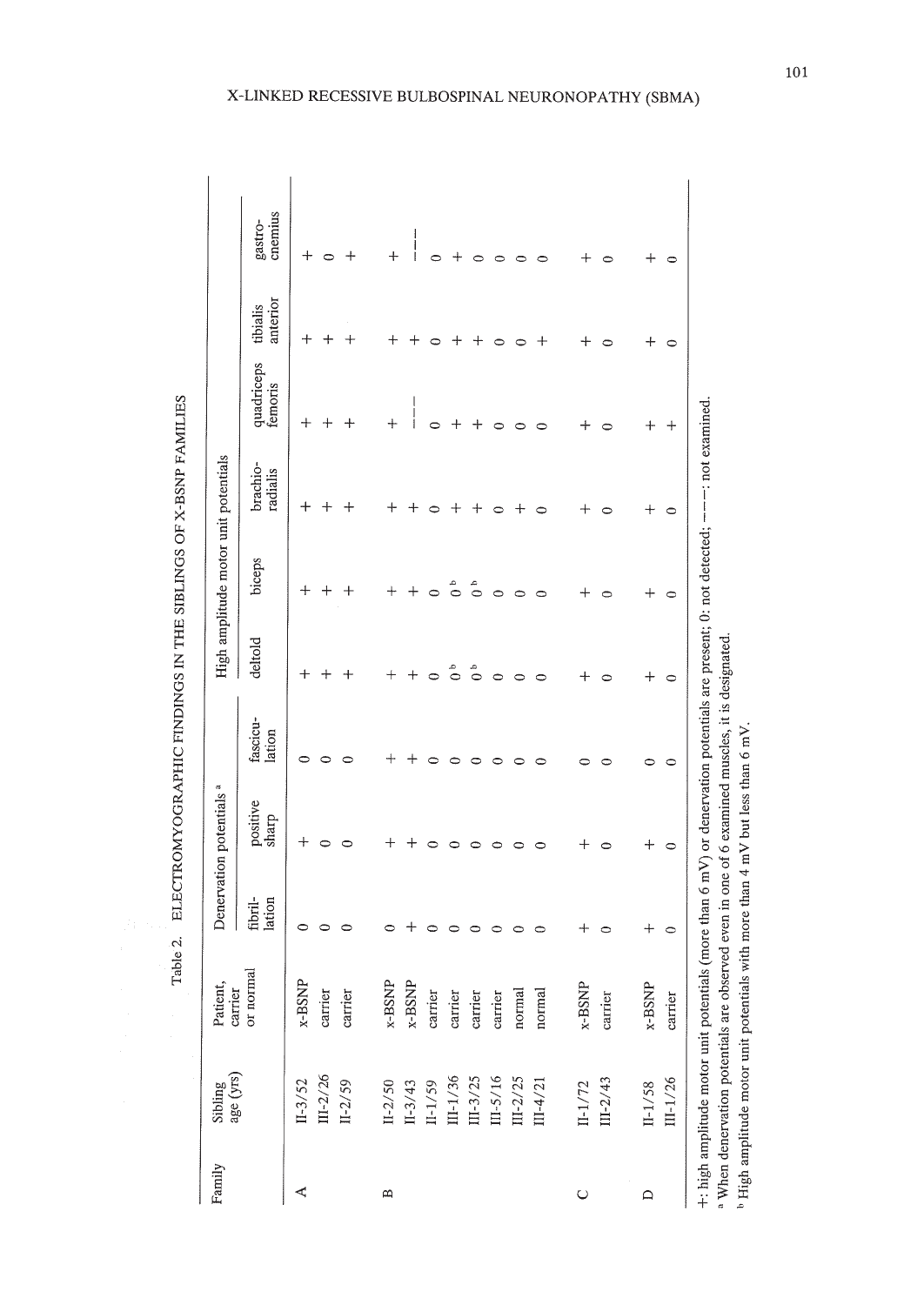| Paternal transmission |          |           |              | Maternal transmission |          |           |            |
|-----------------------|----------|-----------|--------------|-----------------------|----------|-----------|------------|
| Generation            | Parental | Offspring | Difference   | Generation            | Parental | Offspring | Difference |
| $A-I4-II7*$           | 44       | 44        | $\theta$     | $A-II7-III10$         | 44       | 44        | $\bf{0}$   |
| $B-I4-II9$            | 47       | 50        | $+3$         | $B-11-I11$            | 48       | 48        | $\bf{0}$   |
| $B-I4-II11$           | 47       | 52        | $+5$         | $B-I1-II3$            | 48       | 47        | $-1$       |
| $E-I5-II7$            | 41       | 41        | $\theta$     | $C-I2-II2$            | 46       | 46        | $\theta$   |
| F-II6-III6            | 50       | 51        | $+1$         | $C-I2-II6$            | 46       | 46        | $\theta$   |
| $H-I1-II4$            | 48       | 49        | $+1$         | $I-I1-II1$            | 52       | 51        | $-1$       |
| $I-I3-II7$            | 52       | 51        | $-1$         |                       |          |           | $-0.33$    |
| $J-I4-II6$            | 48       | 52        | $+4$         |                       |          |           |            |
| $J-I4-I18$            | 48       | 48        | $\mathbf{0}$ |                       |          |           |            |
|                       |          |           | $+144$       |                       |          |           |            |

| Table 3. |  | (CAG) n meiotic transmission |
|----------|--|------------------------------|
|          |  |                              |

\*Generation indicates paternal transmission from father (14) to daughter (1I7) in family A. In the case of female carrier, CAG repeat size of mutant allele was described.

However, the magnitude of the average gain in paternal transmission is larger in HD, SCA1, DRPLA and MJD; an increase of 9 repeat units in HD, 3.3 repeat units in SCA1, 4.2 repeat units in DRPLA and 3.4 repeat units in MJD, as compared with 1.4 repeat units in SBMA. Moreover, in HD, SCA1 and DRPLA, genetic anticipation is apparent and the juvenile onset cases of HD and DRPLA with severe phenotypes are transmitted by paternal meiosis. In contrast, genetic anticipation is not apparent and the spectrum of clinical phenotypes are rather narrow in SBMA, which may be consequent to the X-linked recessive trait and the small size of paternal expansion of the CAG repeat units. 19,32)

There is also tissue-specific variation in the CAG repeat size in the neural and nonneural tissues (tissue-specific somatic mosaicism) of trinucleotide diseases.<sup>33,34)</sup> However, the spatial pattern of tissue-specific somatic mosaicism in the CAG repeat size is significantly different among DRPLA, MJD and SBMA (Table 4).33,34) The major bands of the mutant CAG repeat allele are significantly smaller in the cerebellar cortex in HD, DRPLA and MJD patients by 2 to 6 repeats, and are larger in the colon and liver. 33) There is also 1 to 2 repeat-sized small variations of the major bands among the neural tissues of HD and DRPLA. In contrast, there is no tissuespecific variation of the major bands of CAG repeats and diversity of extra bands among the tissues including the cerebellum in the SBMA patients. Lack of significant tissue-specific somatic mosaicism in SBMA including the cerebellar cortex may suggest that CAG repeat expansion in the mutant AR gene is far more stable as compared with that in HD, DRPLA and MJD. At onset, HD, DRPLA and MJD exhibit a wide range of phenotypic heterogeneity with age and the degree of severity. The instability of CAG repeat size in these regions may explain these characteristic variations in severity and age at onset of the disease. Whereas, in SBMA, juvenile onset is rare and the clinical phenotypic diversitiy is relatively narrow as compared to these diseases. The CAG repeat in the mutant AR gene is far more stable as compared with those in the gene responsible for HD, DRPLA, and MJD, which also correlates to the stability in somatic CAG repeat size.<sup>33,35)</sup>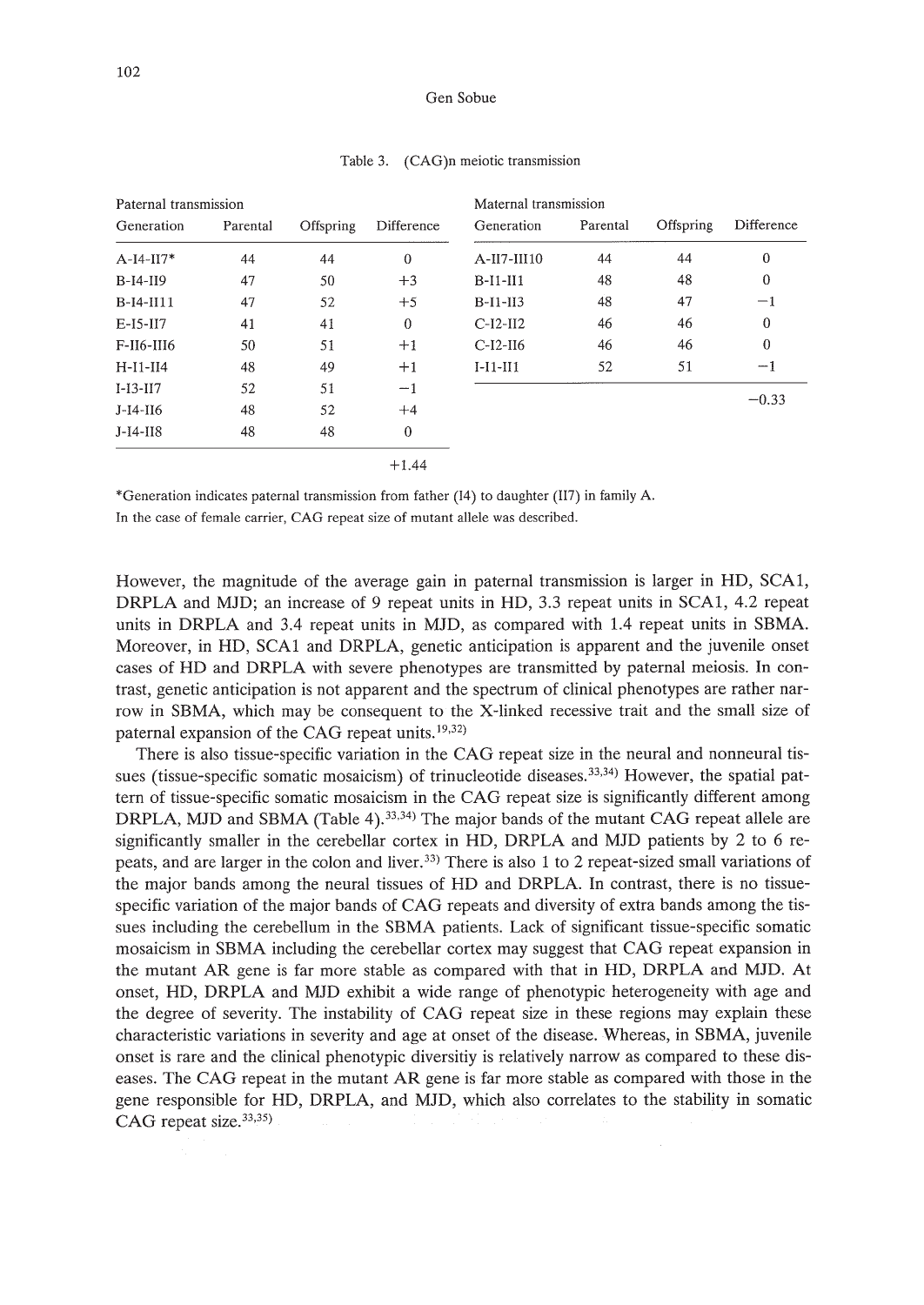|                                            |                                    |                 | (CAG)n         |               |
|--------------------------------------------|------------------------------------|-----------------|----------------|---------------|
|                                            | Histopathological<br>Findings      | Mutant allele   |                |               |
|                                            |                                    | Major band size | Range          | Normal allele |
| <b>DRPLA</b>                               |                                    |                 |                |               |
| Frontal cortex                             | $\ddag$                            | 59              | $55 - 63$      | 15            |
| white matter                               | $\ddot{}$                          | 59              | $55 - 63$      | 15            |
| Temporal cortex                            | $^{+}$                             | 59              | $55 - 63$      | 15            |
| white matter                               | $\overline{\phantom{0}}$           | 59              | $55 - 63$      | 15            |
| Parietal cortex                            |                                    | 59              | 54-63          | 15            |
| white matter                               |                                    |                 |                |               |
| Occipital cortex                           |                                    | 59              | 55-64          | 15            |
| white matter                               |                                    | 59              | $54 - 64$      | 15            |
| Cerebellum cortex                          |                                    | 53              | $50 - 56$      | 15            |
| white matter<br>Basal ganglia              | $^{++}$                            | 59              | 53-64          | 15            |
| Thalamus                                   | $^{+}$                             | 59              |                |               |
| Putamen                                    | $^{++}$                            | 59              | 54-64<br>54-63 | 15            |
| Brain stem                                 |                                    |                 |                | 15            |
| midbrain                                   | $+$                                |                 |                |               |
| red nucleus                                | $+++$                              | 59              | 54-63          | 15            |
| pons                                       | $^{++}$                            | 59              | 54-65          | 15            |
| medulla oblongata                          | -                                  | 59              | 54-62          | 15            |
| <b>MJD</b>                                 |                                    |                 |                |               |
| Frontal cortex                             |                                    | 80              | 76-83          | 14            |
| white matter                               |                                    | 80              | 76-83          | 14            |
| Temporal cortex                            |                                    | 80              | 76-83          | 14            |
| Occipital cortex                           |                                    | 80              | 76-83          | 14            |
| white matter                               |                                    | 80              | $76 - 83$      | 14            |
| Corpus callosum                            |                                    | 80              | 76-83          | 14            |
| Caudate nucleus                            |                                    | 80              | 76-83          | 14            |
| Putamen                                    |                                    | 80              | $76 - 83$      | 14            |
| Globus pallidus                            | $^{+++}$                           | 80              | 76-83          | 14            |
| Thalamus                                   |                                    | 80              | $76 - 83$      | 14            |
| Hippocampus                                | $\overline{\phantom{0}}$           | 80              | 76-83          | 14            |
| Cerebellar cortex                          | $++$                               | 78              | $74 - 81$      | 14            |
| Thoracic spinal cord                       | $^{+}$                             | 80              | 76-83          | 14            |
| Lumbar spinal cord<br>Sympathetic ganglion | $^{+}$<br>$\overline{\phantom{0}}$ | 80              | 76-83          | 14            |
| Dorsal root ganglion                       |                                    | 80<br>80        | 76-83<br>76-83 | 14            |
| Femoral nerve                              | $^{+}$                             | 80              | 76-83          | 14<br>14      |
| Ulnar nerve                                | $^{+}$                             | 80              | 76-83          | 14            |
| Liver                                      |                                    | 85              | 79-91          | 14            |
| Spleen                                     |                                    | 80              | 76-83          | 14            |
| Kidney                                     |                                    | 81              | 76-89          | 14            |
| Colon                                      |                                    | 81              | 76-89          | 14            |
| Skeletal muscle                            |                                    | 80              | 76-83          | 14            |
| Heart muscle                               |                                    | 80              | 76-83          | 14            |
| <b>SBMA</b>                                |                                    |                 |                |               |
| Temporal cortex                            |                                    | 47              | $43 - 48$      |               |
| white matter                               |                                    | 47              | 43-48          |               |
| Cerebellar cortex                          |                                    | 47              | 43-48          |               |
| Thoracic spinal cord                       | $^{+++}$                           | 47              | 43-48          |               |
| Lumbar spinal cord                         | $^{+++}$                           | 47              | 43-48          |               |
| Dorsal root ganglion                       | $\ddot{}$                          | 47              | 43-48          |               |
| Sciatic nerve<br>Sympathetic ganglion      | $^{+}$<br>$\overline{\phantom{0}}$ | 47              | 43-48          |               |
| Femoral nerve                              | $+$                                | 47              | $43 - 48$      |               |
| Skeletal muscle                            | $^{+++}$                           | 47              | 43-48          |               |
| Heart muscle                               |                                    | 47<br>47        | 43-48          |               |
| Mammary gland                              | $^{+}$                             | 47              | 43-48<br>43-48 |               |
| Liver                                      | $^{+}$                             | 47              | 43-48          |               |
| Spleen                                     |                                    | 47              | $43 - 48$      |               |
| Adrenal                                    | $\overline{\phantom{0}}$           | 47              | $43 - 48$      |               |
| ŧ.,<br>Kidney                              | -                                  | 47              | $43 - 48$      |               |
| <b>Testis</b>                              | $^{++}$                            | 47              | 43-48          |               |
| Scrotal skin                               |                                    | 47              | $43 - 48$      |               |
| Skin                                       | $+$                                | 47              | 43-48          |               |

# Table 4. Somatic mosaicism of (CAG)n and histopathological findings

 $\ddot{\phantom{1}}$ 

 $\overline{1}$ 

-: No pathological involvement, +: mild, ++: moderate and +++: severe pathological involvement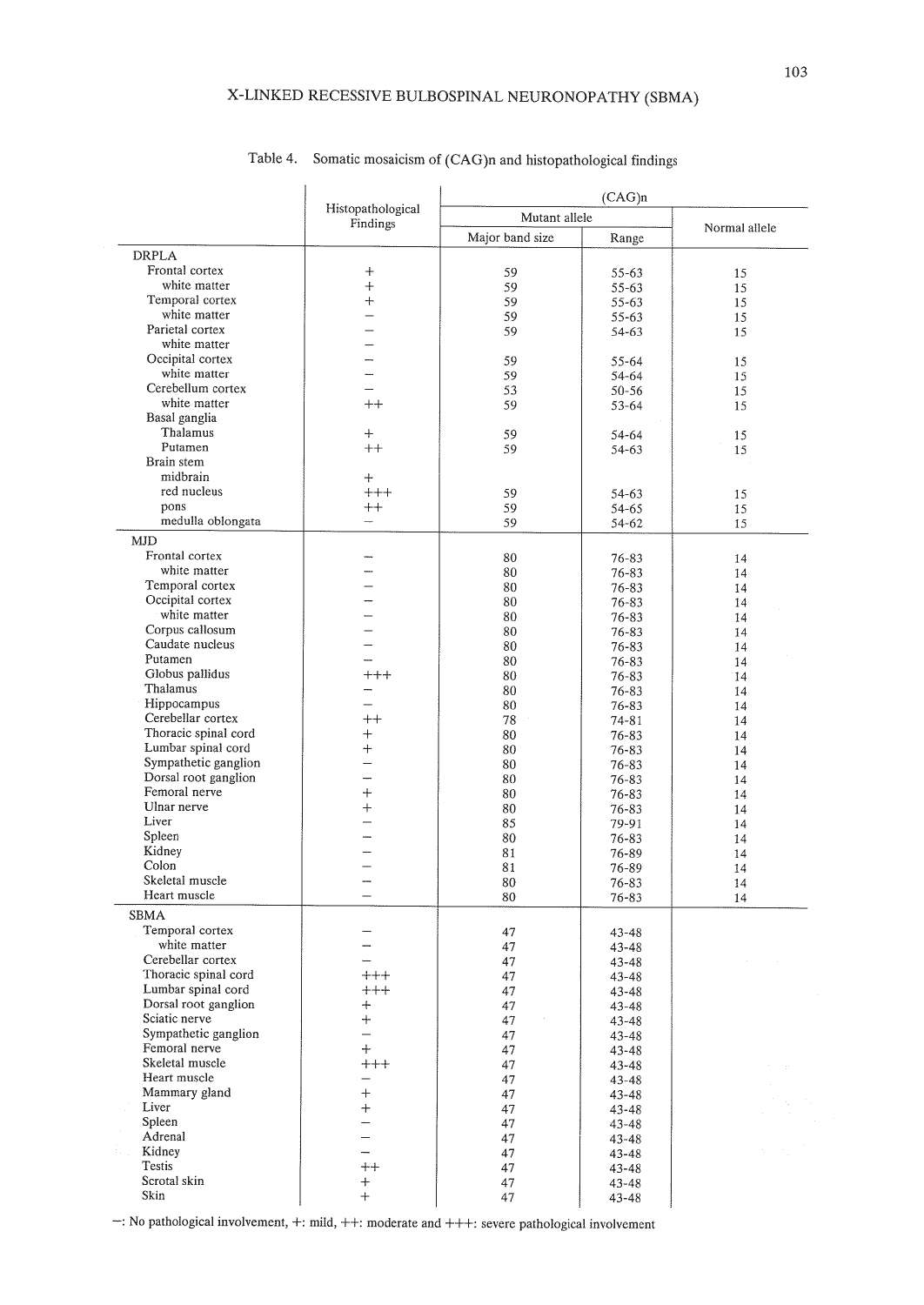# ANDROGEN RECEPTOR GENE EXPRESSION AND POSSIBLE MECHANISM OF DISEASE PROCESS

#### *Androgen receptor gene expression*

When AR mRNA expression in various tissues is analyzed by RT-PCR and Northern blot analysis, the mutant AR mRNAs are expressed in a wide variety of tissues of SBMA patients including the testis, scrotal skin, liver, skeletal and cardiac muscles, sciatic nerve, spinal cord, and sympathetic and dorsal root ganglia, and all are abnormally elongated in the size of CAG repeat.<sup>36,37)</sup> Thus, the mutant AR gene with increased size of the tandem CAG repeat is directly transcribed in various tissues. The pathological involvement in the neural and nonneural tissues are, however, highly restricted to the lower motor neurons, skeletal muscles, dorsal root ganglion neurons, testis and liver.<sup>37)</sup> The sympathetic neurons, brain, kidney, spleen etc., express the mutant AR mRNAs with expanded CAG repeats, while these tissues are pathologically spared. This discrepancy between pathological involvement and spatial distribution of the mutant gene expression is also commonly observed in HD, DRPLA, MJD and SCAL The regional specificity of neuropathology in SBMA may also be attributable to the tissue-specific events such as aberrant tissue-specific transcriptional regulation through the universally expressed mutant AR gene.

#### *Aberrant transcriptional activity through mutant AR*

When the fibroblasts from the human scrotal skin are cultured and treated with dihydrotestosterone for up to 48 hours, AR and amphiregulin mRNA levels are increased by three- to fourfold. In the flanking promotor region of the human AR gene, there is a sequence of the androgen responsive element; thus an increase of AR gene expression may be directly regulated by androgen itself. The AR mRNA levels in the scrotal fibroblasts treated with dihydrotestosterone are significantly higher in patients with SBMA than the controls, whereas the amphiregulin mRNA levels are far less in the fibroblasts from SBMA. Since the binding kinetics of dihydrotestosterone to the fibroblasts from SBMA patients does not differ from those of the control,38) the differential expression levels of AR mRNA and amphiregulin mRNA between the SBMA and the control may be consequent to the difference in the transcriptional activity through mutant AR with different CAG repeat size. 39,40)

AR-free COS-l cells are co-transfected with a cytomegalovirus-promoted hAR (with various sized CAG repeats) expression vector and a receptor plasmid composed of the growth hormone gene connected to the long terminal repeat of the mouse tumor virus, which contains androgen responsive elements, and are treated with androgen. In this COS-l system, human AR transactivity and CAG length are related inversely.17,18) These results indicate that a normal-sized CAG repeat expresses the transactivational competence of a CAG free AR, and that CAG repeat expansion increases the negative effect.

These two observations on the scrotal fibroblasts and artifical COS-l system would suggest that the disease process of SBMA is related to the aberrated transcriptional activity of the mutant AR.

# *Transgenic mice with AR gene with expanded CA* G *repeat size*

In recently tests, the transgenic mice carrying either the normal or expanded repeat human AR gene was generated.<sup>41</sup>) Unlike the disease allele in humans, the AR cDNA containing the expanded repeat in the transgenic mice showed no change in repeat length with transmission. SBMA AR was detected in the transgenic mice, but at a level lower than that of normal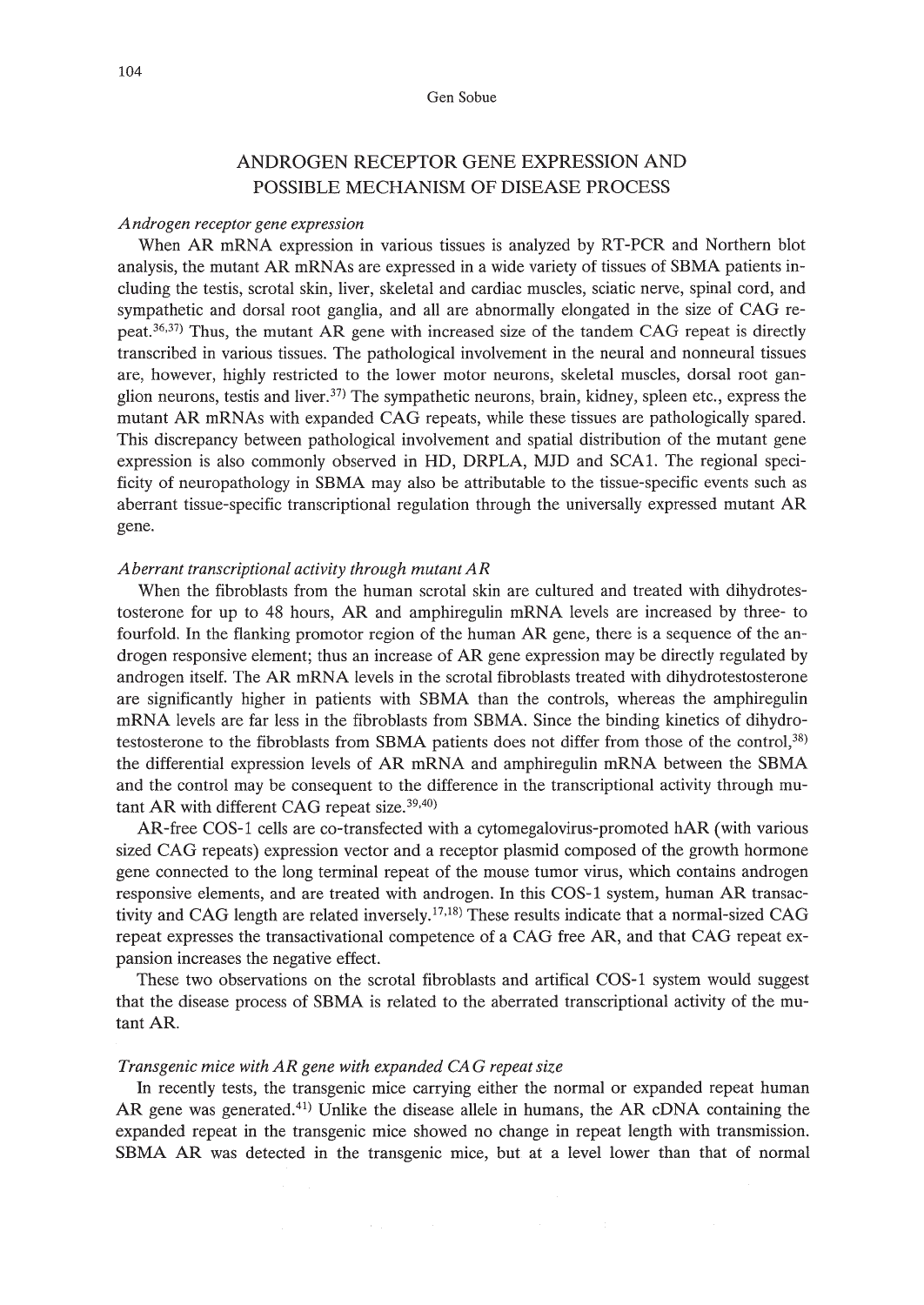endogenous expression; there were no pathological alterations nor a physiological pattern of disease expression.

#### REFERENCES

- 1) Kennedy, W.R., Alter, M. and Sung, J.H.: Progressive proximal spinal and bulbar muscular atrophy of late onset. A sex-linked recessive trait. *Neurology,* 18,671-680 (1968).
- 2) Harding, A.E., Thomas, P.K., Baraister, M., Bradbury, P.G., Morgan-Hughes, L.A. and Ponsford, J.R.: X-linked recessive bulbospinal neuronopathy: a report of ten cases. 1. *Neurol. Neurosurg. Psychiat., 45,* 1012-1019 (1992).
- 3) Sobue, G., Hashizume, Y., Mukai, E., Hirayama, M., Mitsuma, T. and Takahashi, A.: X-linked recessive bulbospinal neuronopathy, a clinicopathological study. *Brain,* 112, 209-232 (1989).
- 4) Mukai, E.: Clinical features of bulbar-spinal muscular atrophy. *Clin. Neurol.,* 20, 255-263 (1980).
- 5) Takikawa, K.: A pedigree with progressive bulbar paralysis appearing in sex-linked recessive inheritance. Jap. J. *Genetics,* 28,116-125 (1953).
- 6) Arbizu, T., Santamaria, 1., Gomez, J.M., et al.: A family with adult spinal and bulbar muscular atrophy, X-linked inheritance and associated testicular failure. J. *Neurol.* Sci., 59, 37 (1983).
- 7) Mukai, E. and Sobue, I.: Associated signs and laboratory findings in bulbar spinal muscular atrophy in adult. *Clin. Neurol.,* 20, 623-630 (1980).
- 8) LaSpada, A.R., Wilson, E.M., Lubahn, D.E., Harding, A.E. and Fischbeck, K.H.: Androgen receptor gene mutations in X-linked spinal and bulbar muscular atrophy. *Nature,* 352, 77-79 (1991).
- 9) The Huntington's disease collaborative research group: A novel gene containing a trinucleotide repeat that is expanded and unstable on Huntington's disease chromosomes. *Cell,* 72, 971-983 (1993).
- 10) Koide, R., Ikeuchi, T., Onodera, 0., Tanaka, H., Igarashi, S., Endo, K., Takahashi, H., Kondo, R., Ishikawa, A., et al.: Unstable expansion of CAG repeat in hereditary dentatorubural-pallidoruysian atrophy (DRPLA). *Nature Genet.,* 6, 9-13 (1994).
- 11) Kawaguchi, T., Okamoto, T., Taniwaki, M., Aizawa, M., Inoue, M., et al.: CAG expansion in a novel gene for Machado-Joseph disease at chromosome 14q32.1. *Nature Genet.,* 8, 221-228 (1994).
- 12) Kawaguchi, H., Maruyama, H., Nakamura, S., Kawaguchi, Y., Kakizuka, A., Doyu, M. and Sobue, G.: Unique features of the CAG repeats in Machado-Joseph disease. *Nature Genet.,* 9, 344-345 (1995).
- 13) Maruyama, H., Nakamura, S., Matsuyama, Z., Sakai, T., Doyu, M., Sobue, G., et al.: The molecular features of the CAG trinucleotide repeats and clinical features of Machado-Joseph disease. *Hum. Mol. Genet., 4,* 807-812 (1995).
- 14) Sobue, G., Nakao, N., Doyu, M., Shimada, N., Maruyama, H., Kawakami, H., Nakamura, S. and Mitsuma, T.: Homozygosity for Machado-Joseph disease gene enhances phenotypic severity. *J. Neurol. Neurosurg. Psychiat.,* in press.
- 15) Orr, H.T., Chung, M-Y., Banfi, S., Kwaitkowski, T., Servadio, A., Beaudet, A.L., McCall, A.E., Duvick, L.A., Ranum, L.P.W. and Zoghbi, H.Y.: Expansion of a unstable trinucleotide CAG repeat in spinocerebellar ataxia type 1. *Nature Genet.,* 4, 221-226 (1993).
- 16) Simental, J.A., Sar, M., Lane, M.L., French, F.S. and Wilson, E.M.: Transcriptional activation and nuclear targeting signals of the human androgen receptor. J. *BioI. Chern.,* 266, 510-518 (1991).
- 17) Mhatre, A., Trifiro, M.A., Kaufman, M., Kazemi-Esfarjani, P., Figlewicz, D., Rouleau, G. and Pinsky, L.: Reduced transcriptional regulatory competence of the androgen receptor in X-linked spinal and bulbar muscular atrophy. *Nature Genet.,* 5, 184-188 (1993).
- 18) Kazemi-Esfarjani, P., Trifiro, M.A. and Pinsky, L.: Evidence for a repressive function of the long polyglutamine tract in the human androgen receptor: possible pathogenetic relevance for the (CAG)n-expanded neuronopathies. *Hum. Mol. Genet.,* 4, 523-527 (1995).
- 19) Shimada, N., Sobue, G., Doyu, M., Yamamoto, K., Yasuda, T., Mukai, E., Kachi, T. and Mitsuma, T.: X-linked recessive bulbospinal neuronopathy: clinical phenotypes and CAG repeat size in androgen receptor gene on 95 Japanese patients. *Muscle* & *Nerve,* in press.
- 20) Kachi, T., Sobue, G. and Sobue, I.: Central motor and sensory conduction in X-linked recessive bulbospinal neuronopathy. J. *Neurol. Neurosurg. Psychiat.,* 55, 394-397 (1992).
- 21) Sobue, G., Doyu, M., Kachi, T., Yasuda, T., Mukai, E., Kumagai, T. and Mitsuma, T.: Subclinical phenotypic expression in heterozygous females of X-linked recessive bulbospinal neuronopathy. J. *Neurol.* Sci., 117,74-78 (1993).